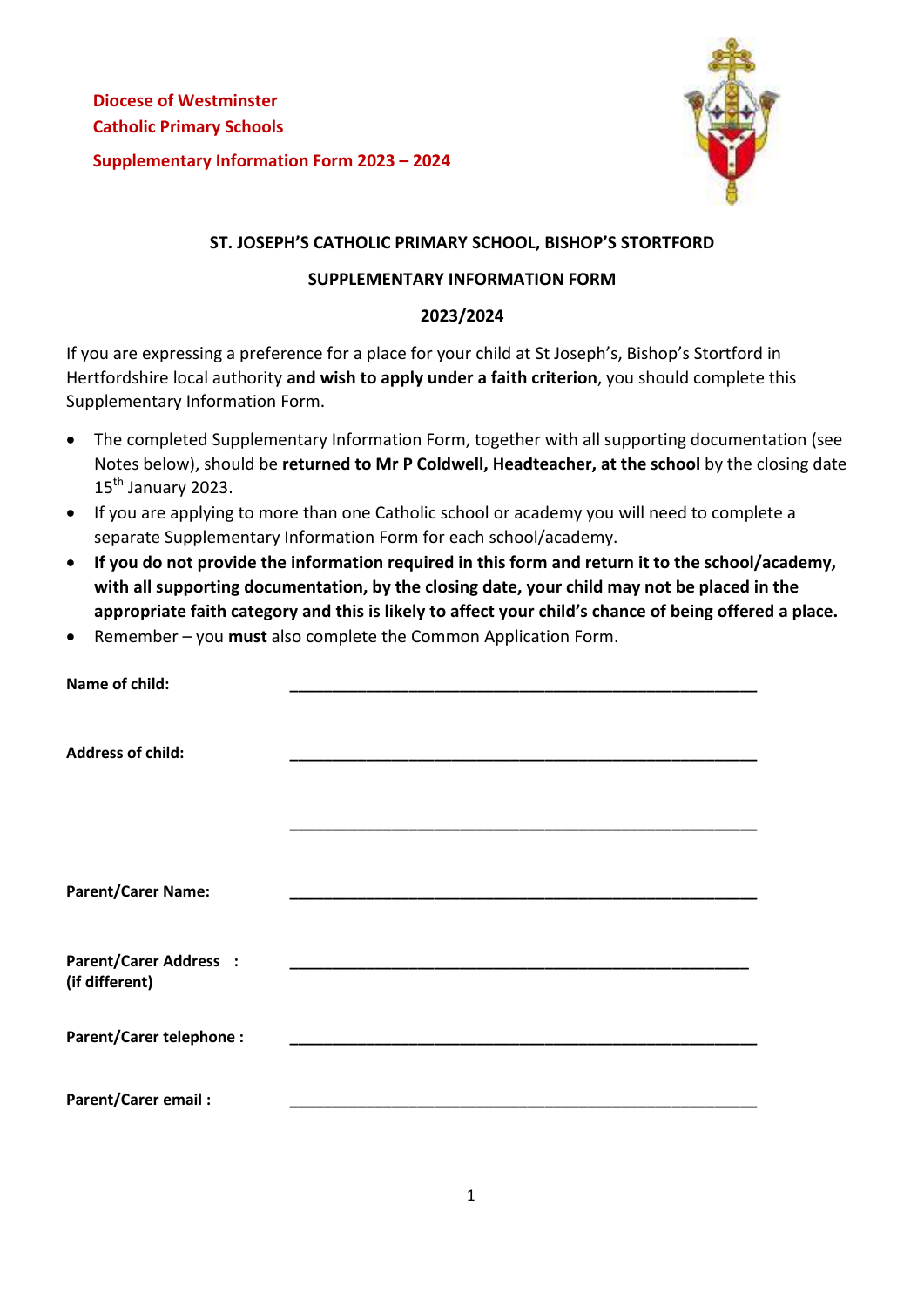Please read the relevant school/academy Admission Policy, noting in particular any faith criteria, and your Local Authority booklet, before completing this form.

**NOTE: When completing the Common Application Form, it is important that you provide details of any siblings (brothers or sisters) who will be attending the Catholic school/academy at the proposed time of admission. If this information is not provided the admission authority of the Catholic school/academy may not be able to place the application within the correct criteria.** 

**Religious Status of child (please indicate by placing a tick in the appropriate box – please note that a tick should be indicated in only a single box)** 

| <b>Criteria</b>                                               | <b>Tick Box</b> | Evidence [insert details in accordance with the<br>Notes below] |
|---------------------------------------------------------------|-----------------|-----------------------------------------------------------------|
| A. Catholic with a Certificate of<br><b>Catholic Practice</b> |                 |                                                                 |
| <b>B. Baptised Catholic</b>                                   |                 |                                                                 |
| C. Catechumen                                                 |                 |                                                                 |
| D. Member of an Eastern Christian<br>Church                   |                 |                                                                 |

Catholic [Parish] [Deanery] in which your child lives:

Does your child have a sibling currently attending St. Joseph's – if so please name:

In compliance with the General Data Protection Regulation (GDPR) and the Data Protection Act 2018, we wish to ensure that you are aware of the purpose for which we collect and process the data we have asked you to provide on this form.

1. We are St Joseph's Catholic Primary School, Bishop's Stortford, Hertfordshire.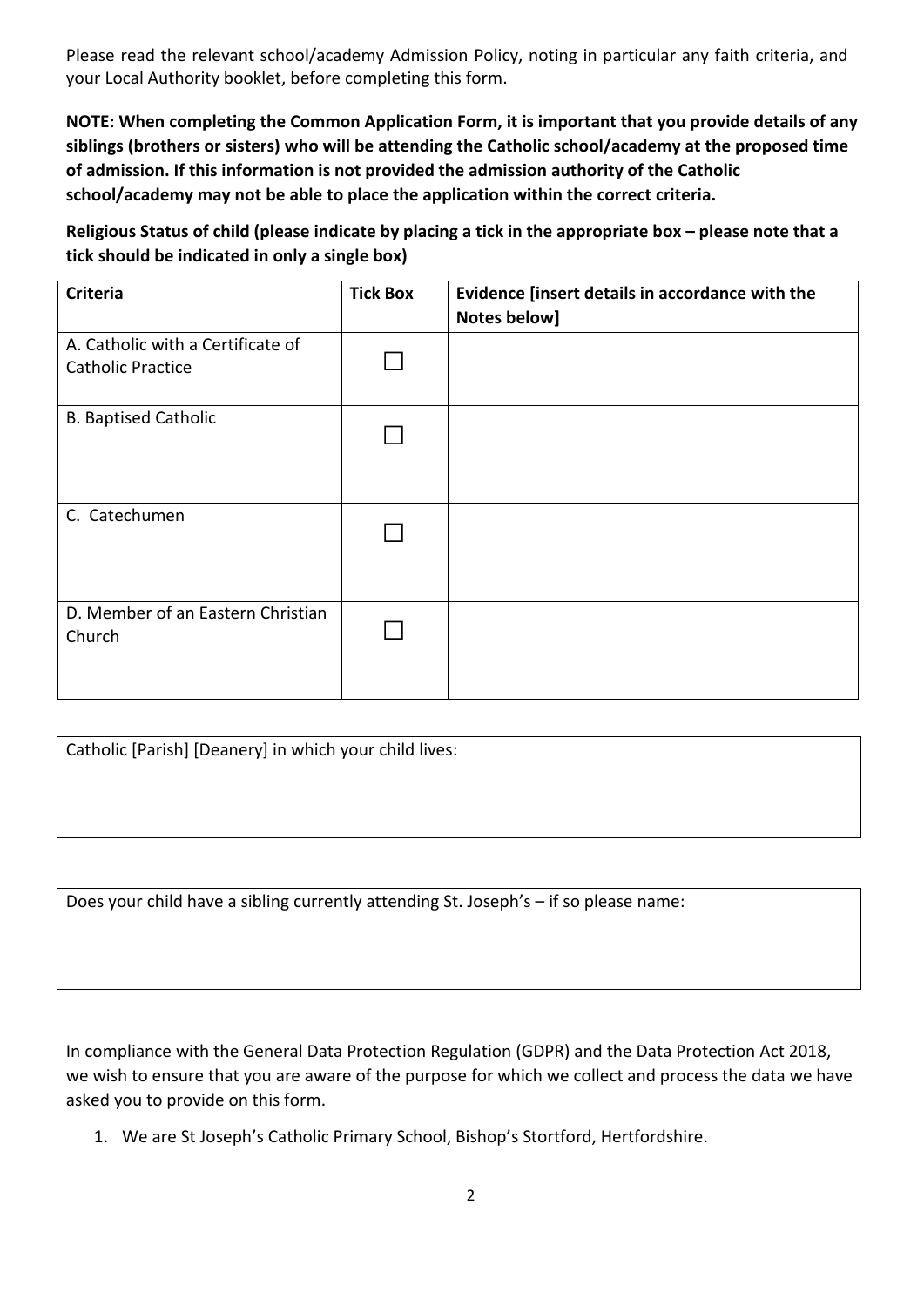Being a Catholic education provider, we work closely with the School's Diocesan Authority, the School's Trustees, the Local Authority, the Catholic Education Service and the Department for Education, and may share the information you provide on this application form if we consider it is necessary in order to fulfil our functions.

- 2 The person responsible for data protection within our organisation is Mr Kieran McAuliffe and you can contact them with questions relating to our handling of the data. You can contact them by email: DPO@stjosephs207.herts.sch.uk
- 3 We require the information we have requested for reasons relating to our functions as the admission authority of the School.
- 4 It is necessary for us to process personal data for the performance of a task carried out in the public interest or in the exercise of official authority vested in the controller (Article 6(1)(e) of the GDPR).
- 5 To the extent that you have shared any special categories of data this will not be shared with any third parties except as detailed in paragraph 2 above, unless a legal obligation should arise.
- 6 It is necessary for us to process special category data for the performance of a task carried out in the public interest or in the exercise of official authority vested in the controller (Article 6(1)(e) of the GDPR). Additionally, processing is necessary for reasons of substantial public interest on the basis of Union or Member State law which is proportionate to the aim pursued and which contains appropriate safeguards (Article 9(2)(g) of the GDPR).
- 7 If the application is successful, the information you have provided on this form will be migrated to the School's enrolment system, and the data will be retained and processed on the basis of the School's fair processing notice and data protection policies which apply to that data.
- 8 If the application is unsuccessful, the application form and any documents submitted in support of the application will be destroyed after a period of 12 months. The school may keep a simple record of all applications and their outcome as part of their permanent archives in accordance with the School's data retention policy.
- 9 To read about your individual rights you can refer to the School's fair processing notice and data protection policies.
- 10 If you wish to complain about how we have collected and processed the information you have provided on this form, you can make a complaint to our organisation- please see our complaints policy on our website: www.stjosephs207.herts.sch.uk. If you are unhappy with how your complaint has been handled, you can contact the Information Commissioner's Office via their website at: ico.org.uk.

**I confirm that I have read the Admissions Policy of the school and that the information I have provided is correct. I understand that I must notify the school immediately if there is any change to these details and that, should any information I have given prove to be inaccurate, the governing body may withdraw any offer of a place even if the child has already started school.** 

|  | - |  |
|--|---|--|
|--|---|--|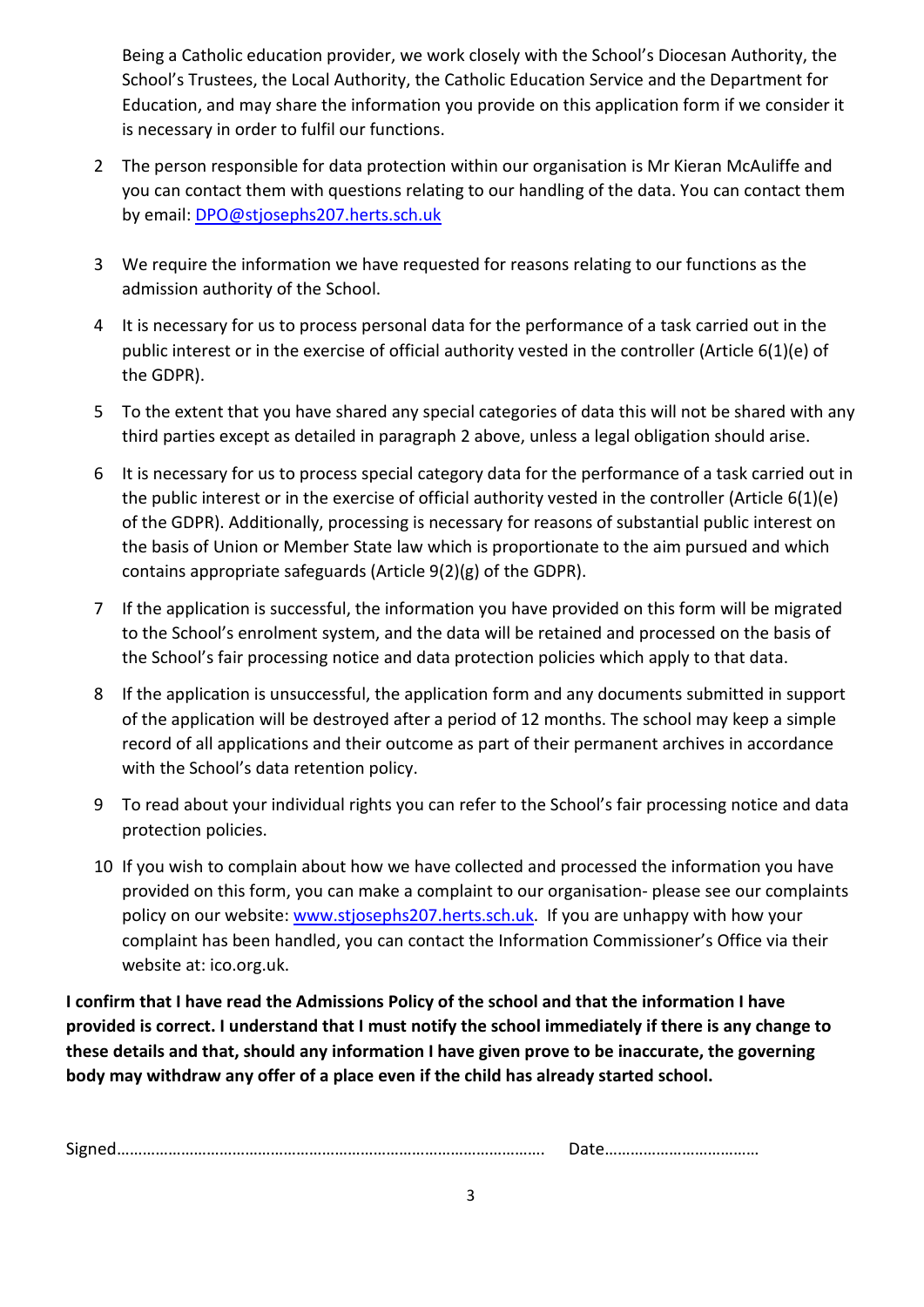## **Notes**

# **1. Evidence of Catholic Baptism**

If application is being made for a place at the school for a Catholic child evidence of Catholic baptism or reception into the Church is required. A certificate of baptism or certificate of reception into the full communion of the Catholic Church should be provided at the same time as this form is returned to the school.

[The Admission Authority may request additional supporting evidence if the written documents that are provided do not clarify the fact that the child was baptised or received into the Catholic Church, e.g. where the name and address of the Church is not on the certificate or where the name of the Church does not state whether it is a Catholic Church or not. Those who have difficulty obtaining written evidence of baptism or reception into the Church should contact their Parish Priest.]

# **2. Evidence of Catholic Practice**

If application is being made for a place at the school for a Catholic child with a Certificate of Catholic Practice, this much be signed by a Catholic priest in the form laid down by the Bishops' Conference of England and Wales. The certificate should be obtained from the family's parish priest, or the priest in charge of the Church where the family practises, and should be provided at the same time as this form is returned to the school.

# **3. Evidence for Catechumens**

If application is being made for a place at the school for a catechumen evidence of their being a member of the catechumenate of a Catholic Church will be required. A certificate of reception into the order of catechumens should be provided at the same time as this form is returned to the school.

# **4. Evidence of Membership of an Eastern Christian Church**

If application is being made for a place at the school for a member of an Eastern Christian Church, including Orthodox Churches, evidence of membership will be required. A certificate of baptism or reception from the authorities of that Church should be provided at the same time as this form is returned to the school.

## **Checklist:**

l

Have you enclosed?

- Copy of baptism or certificate of reception into the Catholic Church (where applicable).
- **•** Certificate of Catholic practice (where applicable).<sup>1</sup>
- Letter confirming membership of a Christian denomination or other faith (where applicable)
- Have you completed and returned your local authority's Common Application Form?